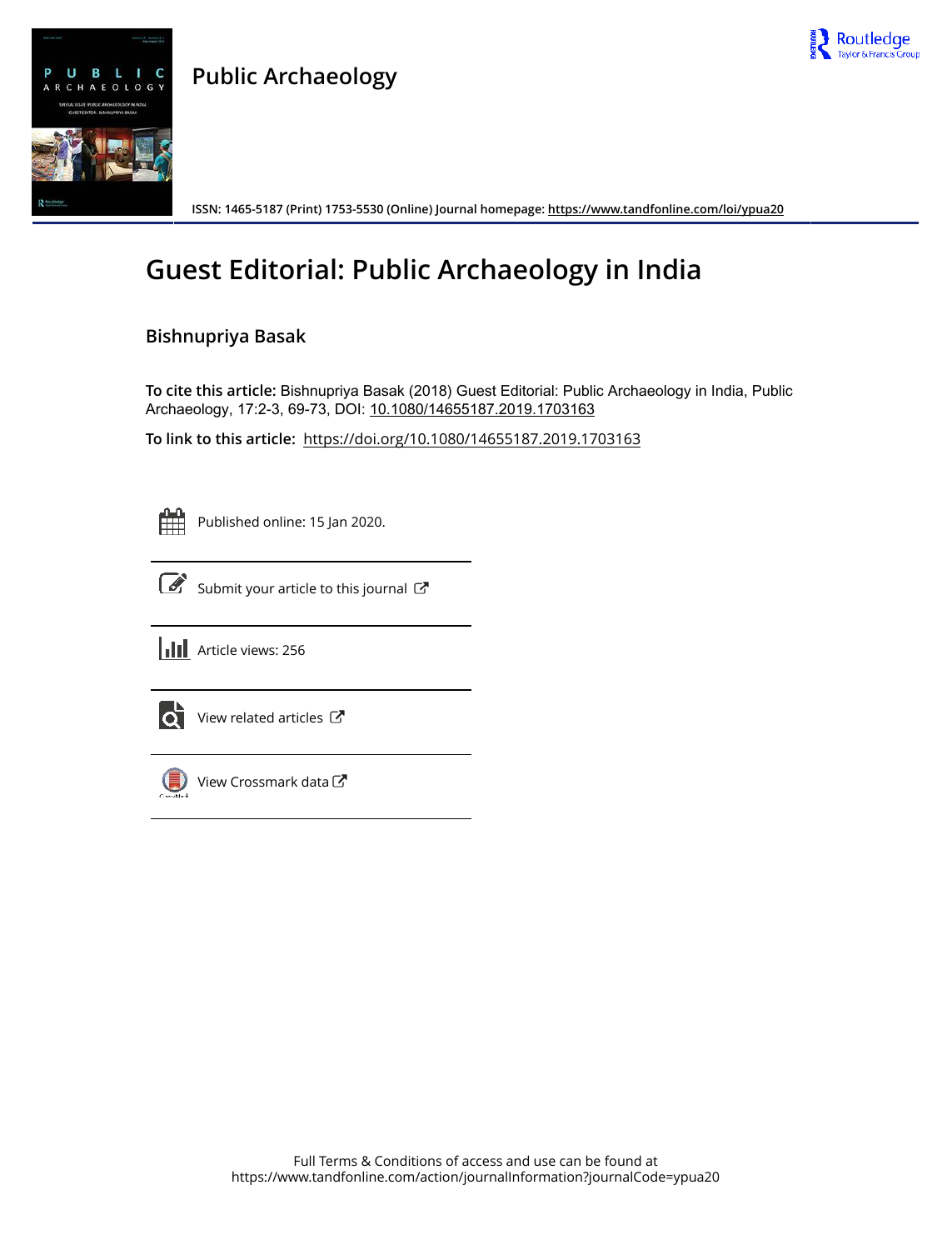# Guest Editorial: Public Archaeology in India

Bishnupriya Basak

University of Calcutta, India

Any editorial on public archaeology in India cannot escape one of the most contentious issues of current times that compels us to probe deep into the mesh of social power relations, namely the destruction of the Babri Masjid mosque in Ayodhya, Uttar Pradesh, a 500-year-old structure that was razed to the ground on 6 December 1992. The date of 7 November 2019 may go down in the history of the nation as a watershed moment. The Supreme Court of India delivered their verdict on the longrunning Ayodhya legal case, which has been hailed as 'sealing' the long-drawn-out conflict of the disputed land of the demolished Babri Masjid. In the title suit the claims of the Hindus — that the mosque had been built on a demolished Hindu temple — were recognized; those of the Muslims were not, and their inability to establish their claims to the 2.77-acre land (where the Babri Masjid once stood) was stated as a key reason. The claim is conjured from allusions to the disputed site being the Hindu god Rama's birthplace, which were found scattered in Hindu and Sikh texts and colonial gazetteers. Absolute reliance had been sought in excavation findings of the Archaeological Survey of India that mention 'non-Islamic structures' below the destroyed mosque in their 2003 report, which were heavily mediated by judicial interventions, as Rachel Verghese has shown so succinctly in this volume. The Supreme Court ruling ultimately proclaimed the *faith* of the majoritarian community as the basis for authorizing the construction of a Hindu temple at the site (e.g. Mohanty, 2019; Rajagopal, 2019). A Hindu temple is therefore due to be constructed on ruins that never existed.

The judgment is beset with contradictions. On the one hand it rebukes the demolition of the 500-year-old Babri Masjid in 1992 as 'an egregious violation of law', and admits that this mosque, where *namaz* was offered regularly at least from 1857, was desecrated on 22/23 December 1949 when an idol of Rama was installed under the central dome, creating a de facto Hindu temple. On the other hand, the Court refrains from recognizing the fundamental right of the minority Muslim community to defend its freedom of religion, which is sanctified by the Indian Constitution. When the Constitution came into existence, *namaz* was being offered at the site. If a place where *namaz* is offered is considered as a *masjid*, then the minority community has a fundamental right to defend its freedom of religion. In its act of refraining to recognize this right, the Court fails to protect the Constitution. By affirming their belief that there was once a temple prior to the building of the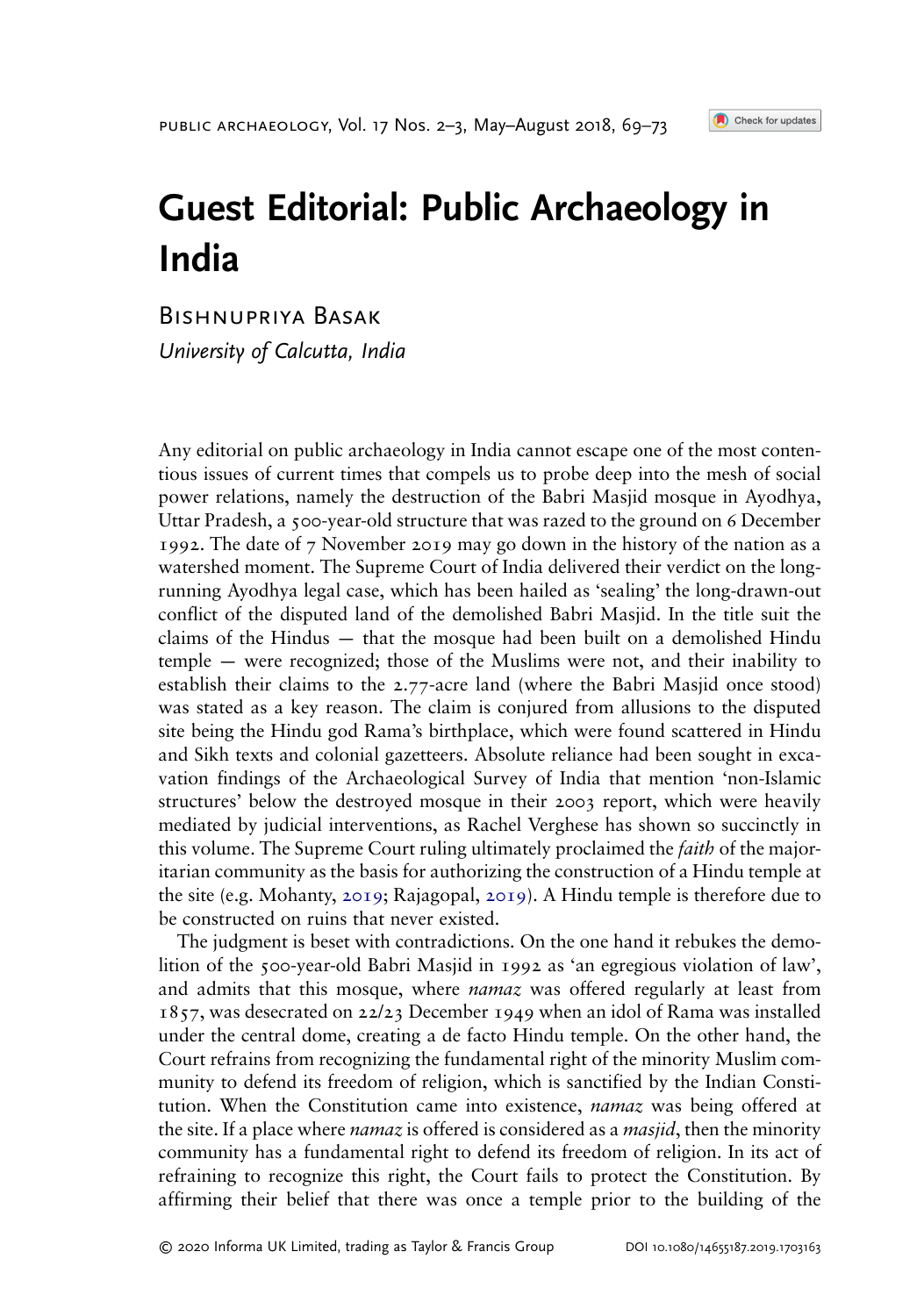mosque, it has tried to settle an ownership issue traced to a 500-year-old past, or more. The judgment is paradoxical to the core. If the minority right to defend their religion is denied by the Court, how can it be used as a justification to direct the government to give the Muslin community five acres of land to build a mosque elsewhere in Ayodhya?

The remarks of Romila Thapar, an eminent historian, are significant here — she thinks this episode is one of the most powerful instances of the incidence of faith overriding 'historical evidence' (Thapar, 2019). This has set a precedent of fabricating many such *janmasthans* or places of birth of divine/semi-divine figures, 'wherever appropriate property can be found or a required dispute manufactured'. This surely makes a powerful case for the politicization of the past that many of us grapple with in our shared concerns of public archaeology and heritage, particularly in South Asia, torn asunder by ethnic, religious, and caste conflicts in recent years. I pause here to interrogate a few issues. First, was the verdict unexpected? Second and this forms part of a larger question — were/are there in-built limitations of the secularism that many still preach and believe in, in India? Both queries are interrelated and therefore I address the second question first.

In this case, the validity of 'faith' is juxtaposed with 'historical evidence'. Rightly so, when no evidence of ruins of a Hindu temple actually exist below the demolished mosque. Even the much-orchestrated excavations of the Archaeological Survey referred only to the presence of 'non-Islamic structures'. Yet, in the larger perspective, how is historical truth constituted? This propels me to confront developments of the last hundred years or more, and the ways in which the Indian nation state was configured. The Babri Masjid controversy has been one of the most burning issues since India's independence, invoking violent emotions. The polarization of public sentiment, manoeuvred and manipulated to reap political gains, has erupted in communal riots, although the region of Ayodhya has witnessed fewer disruptions. It has been argued that the 'social sources and political motives' shaping the movement have drawn on the political culture of Hindu nationalism for the past hundred years or more (Nandy, et al., 2005). This nationalism later acquired its brand name, Hindutva, 'absolutized history', in a way that negated the entwined relations of myths, legends, and epics. Myths were invoked when 'history failed them' (Nandy, et al., 2005: 65). Their commitment to an idea of history coincided with that of the Indian Left. The secular liberals, socialists, and the proponents of the Hindu nationalism shared a common belief in a sanitized, 'scienticized' history that did not secede completely from modernity unleashed by the west. So the Hindus, argue the authors, who would become pall-bearers of the Hindu rashtra (Hindu state) were not emerging to be Hindus in the traditional sense. These Hindus who now form a major chunk of metropolitan India share a peculiar hybrid form of western education and values and filtered versions of classical thought. In the context of the Ramjanambhumi $<sup>T</sup>$  movement they tried to return to</sup> myths to justify their claims, when betrayed by history. Here they were fiercely resisted by an emboldened secular Left who fought them with the instrument of 'hard' history. This, perhaps, is the paradox of Indian secularism, which upholds the harmony of social life, yet has long been impatient for cultural plurality. The gaping holes in the ideology of the secular blocs have been dangerously and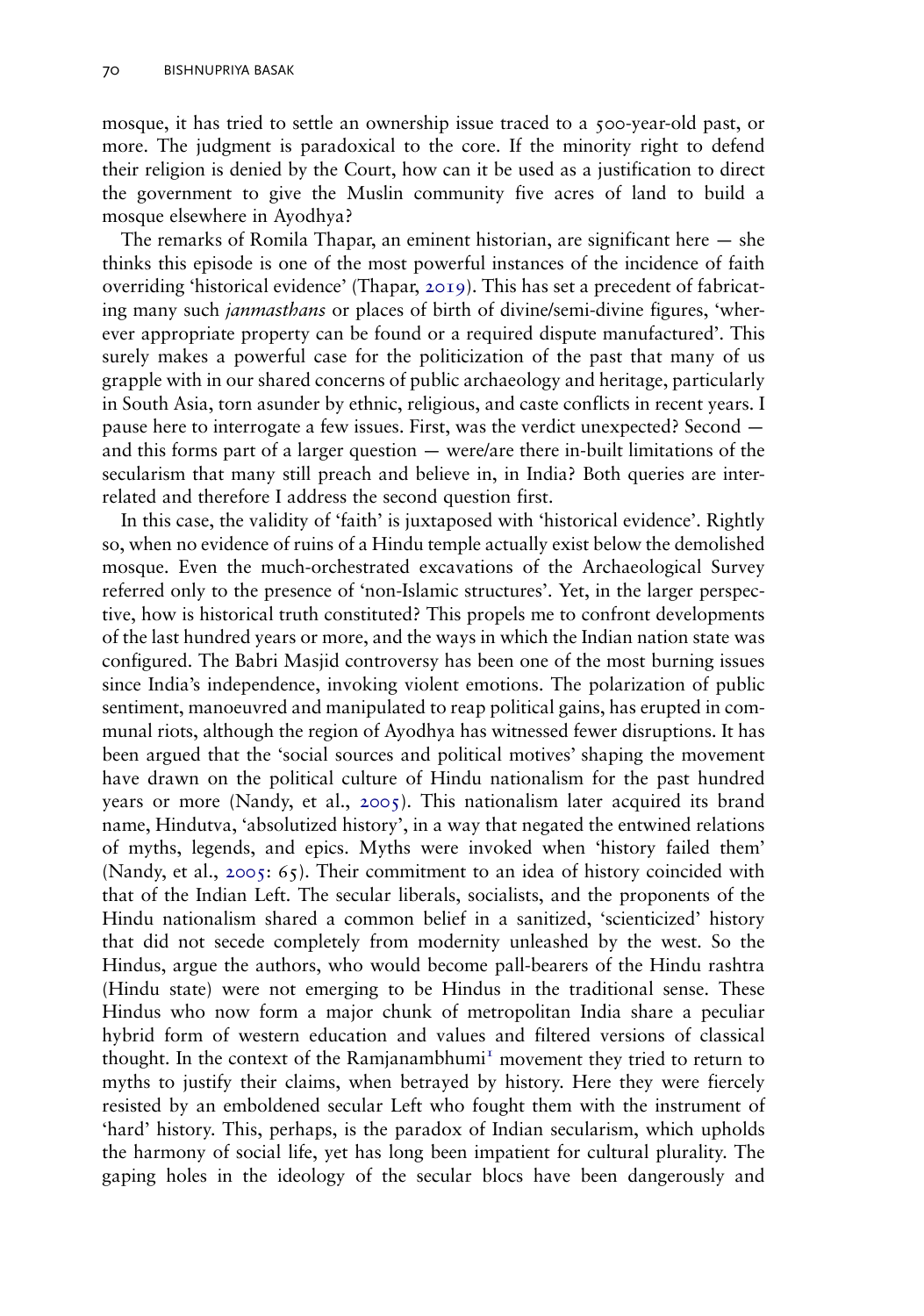systematically worked on by the Sangh Parivar<sup>2</sup> in India, by foregrounding questions of cultural and religious identity.

This is the backdrop against which political parties honed their skills in capturing electoral blocs. The doors of the sacred shrine at Ayodhya were unlocked by the central government in late 1986, five years before the actual demolition. The Vishwa Hindu Parishad, the chief protagonist of the temple, was sufficiently emboldened to intensify its campaign for the liberation of the *janmasthan* (the birthplace). Three years later the foundation-laying ceremony of the proposed temple was performed near the disputed site. The countdown to the fated day began on  $25$  September 1990 when the Bharatiya Janata Party President Lal Krishna Advani set out on his *Rath Yatra* (journey on a chariot) to whip up public opinion in favour of a Hindu temple. An environment of communal tension was created in the country. Yet in Ayodhya and its vicinity there prevailed a minority opinion among the Hindus and Muslims who believed that, left to them, the matter could have been settled amicably. The residents of Ayodhya had seen only two riots  $-$  in 1912 and 1934  $-$  in the eighty years preceding the riots in 1992, which followed the demolition. Conversations with them (Nandy, et al., 2005) reflected the shared traditions and pieties of community life that continued to linger even in the 1990s, in spite of the bitterness of the Ramjanambhumi movement. The ensuing years following the demolition and the ultimate verdict involved the prolongation of the dispute until the ordering of the excavations by the Allahabad High Court in 2003 as an apparent solution. A weak compromise by the same Court was attempted in 2010 when it gave the ruling that directed division of the disputed land into three parts, a third of which was given to the Sunni Waqf Board, and the other two assigned to the Hindu incumbents. Stayed by a subsequent order of the Supreme Court, the matter dragged on through tumultuous political changes in India, with the Bharatiya Janata Party assuming power with a thumping majority in 2014 and holding sway in 2019. It was only a matter of time before a plan of action on the temple would be proposed: the temple featured in their political manifesto of 2019 before the general elections. The Supreme Court delivered their verdict at an opportune moment. The Congress party, which forms a major plank of an otherwise weak opposition in the Parliament, has welcomed the decision that many see as 'sealing' a three-decades-old conflict.

It waits to be seen how the future unfolds now, when very recently a review petition has been presented by some of the Muslim plaintiffs, rejecting the offer of the five-acre plot for a mosque somewhere in Ayodhya. Interestingly, Praveen Togadia, former head of the Vishwa Hindu Parishad, questions whether the temple will be built in the near future, as the Supreme Court is likely to put a stay on its own order once the review petition is filed.

The challenges and anxieties confronting a professional archaeologist in India and also in neighbouring nation states have assumed alarming new proportions. The Ayodhya case is only a pointer in that direction. A greater, sustaining dialogue is more than necessary between professional archaeologists and their publics in the former's emphasis on multi-vocality, stressing that 'interpreting the past is not merely a scientific act, but also cultural and social one' (Matsuda & Okamura, 2011). Cohort groups operating beyond the academic ambit have a larger role to play. Indeed, the 'public' of public archaeology needs to be further interrogated. It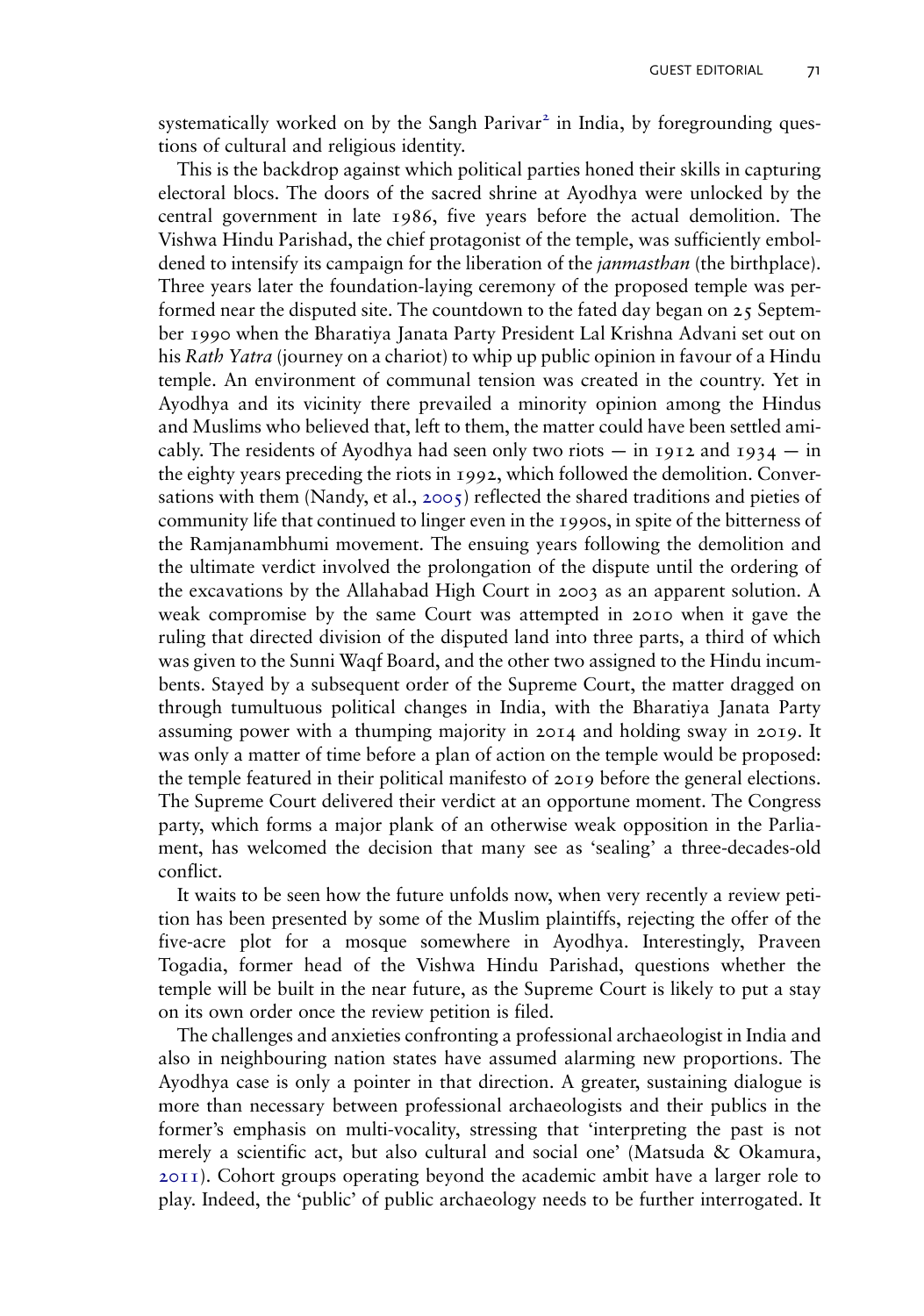would perhaps be appropriate to point out here that Habermas's definition of a public sphere — which has been a central idea in the formulation of the 'public' — has been critiqued in social theory (Eley,  $1994$ ) for its limited understanding. Set against the findings of recent social history, gender, processes of state formation, and popular politics, Habermas's original thesis with its emphasis on the bourgeoisie demands a reworking.

A South Asian context would further necessitate a re-thinking of the 'public'. Unfortunately, public archaeology itself remains a non-formalized subject in university curricula or teaching syllabi in India, perhaps owing to the professional penchant for 'hard' or 'scientific' evidence, and a discomfiture with anything beyond that. Only a few have highlighted the urgency of understanding 'public perceptions of the past' (e.g. Paddayya, 2018: 305–09) and sustained activities are still lacking. Kerala, a south-western state of India, shows a greater awareness of issues related to the subject that emerged through a survey of the public conducted by professional archaeologists (Selvakumar, 2006). Two events having a cataclysmic effect on the local communities may be briefly mentioned. The first centred on the discovery of a roughly tenth-century sailboat, in a waterlogged condition, in a small village located  $35 \text{ km}$ from Kochi/Ernakulam. During subsequent excavations, the efforts of the Kerala State ministry to move the boat to a central museum and the organization of an international conference to highlight the significance of the find and attract funds unleashed a huge reaction from the public, who hailed the boat as 'their' heritage, and that it should be preserved on site. However, the survey was only a means of gauging public opinion, and did not extend to any further analysis. In the second instance, the identity of a place and its publics were embroiled in controversy. The site of Pattanam, 20 km north of Kochi, was excavated and identified as the Early Historic port of Muziris, which is emphasized in historical texts as one of the more important sites of Indo-Roman trade of the early Christian era. What ensued was an embittered and prolonged tussle between Pattanam and the neighbouring village of Kodungallur over the identity of the port town, which was tied to the belonging of a people and connectivity to a historical heritage. The issue still remains unresolved. These situations are pregnant with possibilities and engagement opportunities for professional archaeologists. A more proactive engagement may be seen in public outreach and capacity-building programmes undertaken by the Sharma Centre for Heritage education, based in Chennai, which attempts to raise awareness among school students and teachers about issues of archaeological site destruction in general and prehistoric heritage in particular (Pappu & Akhilesh, 2019).

Thus, a special issue such as the current volume could not be more relevant. All four papers here are reflective of the diverse ways in which archaeological knowledge is mediated. Rachel Verghese's paper explores this through the trope of 'archaeology-as-science' that was regulated at each stage by judicial interventions in the Ayodha case. Mudit Trivedi probes the background of the Indian Treasure Trove Act of  $1878$  and asks how victims of the law — whom he labels as archaeology's 'counter-publics' — have been punished in the name of greater archaeological good, thereby drawing attention to voices stifled in the process of knowledge production. Smriti Hariharan situates this in the entwined relations between different voices and archaeological landscapes contextualized in a rural setting in South India. In the last paper, heritage-making is located in a discursive sphere, deeply enmeshed